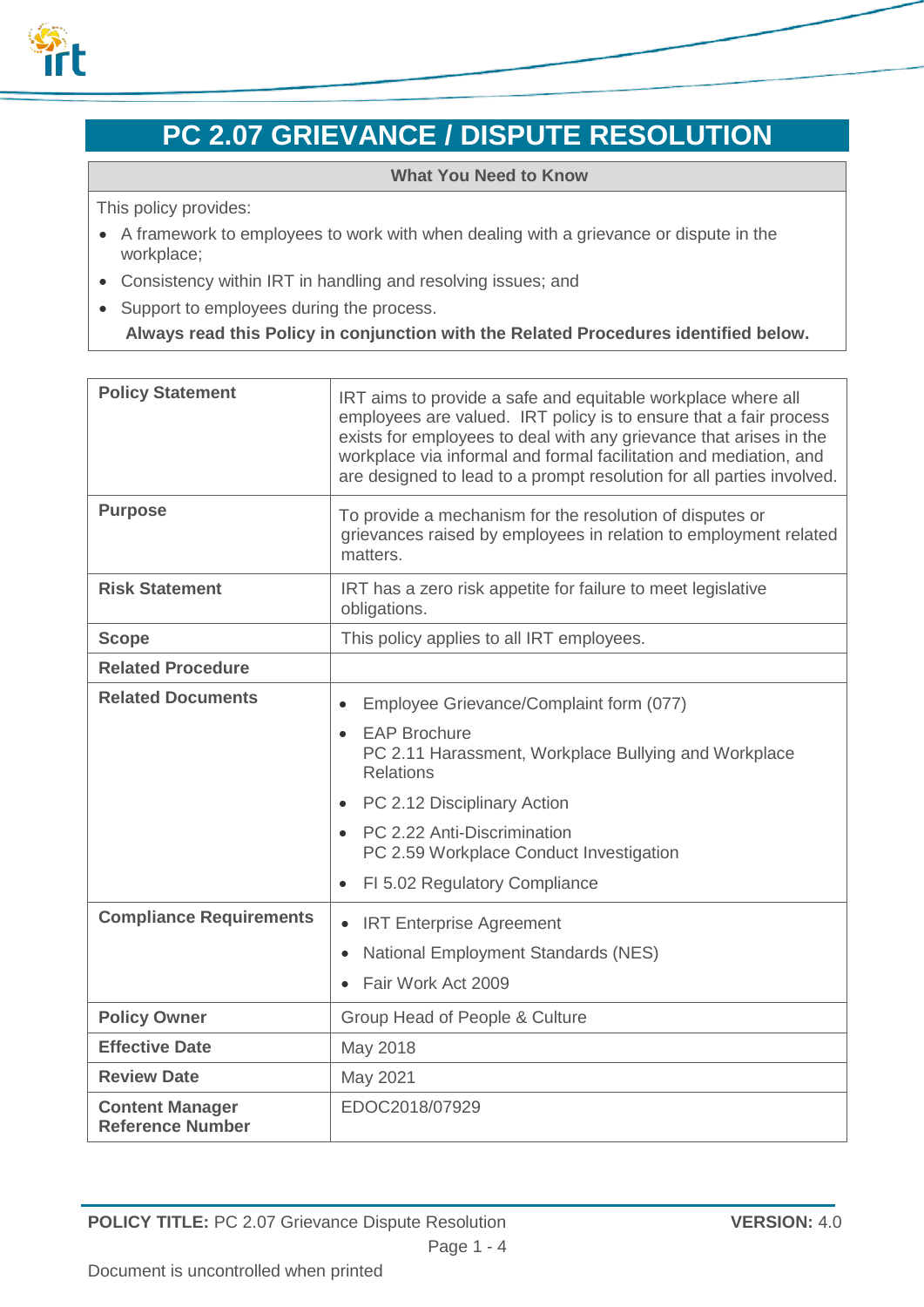

## **1 POLICY PRINCIPLES**

### **1.1 What is a grievance?**

A grievance is any type of problem, concern or complaint related to an employee's work or the work environment. A personal grievance can be about any act, behaviour, omission, situation or decision impacting on an employee that the employee thinks is unfair or unjustified.

A grievance can relate to almost any aspect of employment, for example:

- Safety in the workplace;
- Employee development or training;
- Leave allocation;
- Transfer or promotion;
- Behaviour in the workplace;
- Pay discrepancies:
- Perceived inappropriate behaviour from a colleague/supervisor/contractor/customer or visitor.

#### **1.2 Process**

Wherever possible, the grievance should be discussed in the first instance with the person that the concern is with. This is often the best approach as it enables individuals to take responsibility for resolution of issues that affect them.

Where the employee does not feel comfortable in raising the issue with the other person, they may then go to their immediate Supervisor/Manager who can facilitate discussions and possible mediation.

If the grievance is with the immediate Supervisor or Manager and the employee does not feel comfortable in raising the issue with the Supervisor/Manager, they should make contact with the next most senior Manager or the employee may seek advice from the Human Resources Department. Senior officers should ensure that any approach to them has been raised with the employee's Supervisor/Manager before they proceed with any investigations, unless the dispute is with that Supervisor/Manager or the employee expresses discomfort in raising it with them.

Where an employee has not consulted or referred the matter to their immediate Supervisor/Manager, the employee will have the procedure explained to them and, if necessary or appropriate, they will be referred back to their Supervisor/Manager.

The role of the person handling a grievance is to attempt to resolve the matter. Further investigation may be required to ensure all of the facts have been considered prior to a determination being made (See Workplace Conduct Investigation Policy).

If it is necessary for the immediate Supervisor/Manager to refer the matter to a more senior officer, the senior officer will take responsibility for the matter including confidentiality, communication with the relevant parties and following the matter through to a conclusion.

The aim of all parties involved in managing a grievance is to resolve the issue in a timely and confidential manner, adhering to the policy and values of IRT and making decisions based on fact. The steps listed below should be followed to achieve a resolution.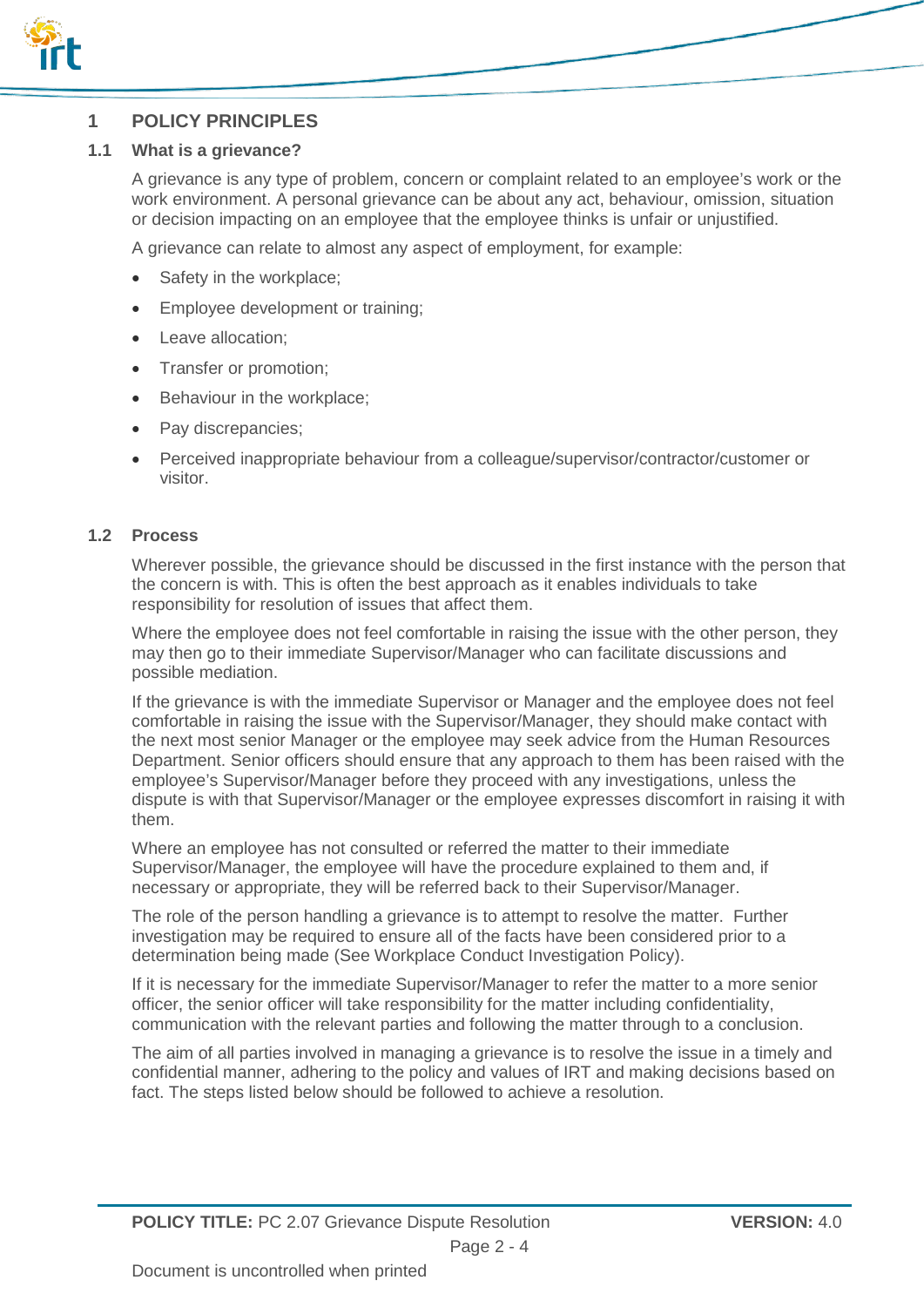

#### **1.2.1 Informal Resolution Process**

An employee can raise the minor dispute or grievance informally.

- The employee can raise the issue directly with the other employee(s) concerned, with the aim of resolving the issue in a timely manner. IRT encourages open communication and feedback as a way to reach a mutual resolution.
- If the employee doesn't feel comfortable in dealing with the issue directly with the other employee(s) concerned, they can raise the issue with their Supervisor/Manager. This can be done verbally or in writing. The Supervisor/Manager should ensure they understand the employee's concerns before they take appropriate action to resolve the issue.

It is important for all parties to remain professional and deal with the matter confidentially. If the issue isn't resolved at this point, then the grievance/dispute may need to be treated more formally.

#### **1.2.2 Formal Resolution Process**

If the employee has a highly confidential or serious grievance (e.g. allegations of bully and harassment or sexual harassment) or if they are not able to raise the grievance with the employee concerned, the employee needs to follow the formal resolution process:

The employee and/or Supervisor/Manager should escalate the issue in writing. The Employee Grievance/Complaint form (077) should be completed and provided to the relevant Manager and advice sought from Human Resources.

If the dispute is with the Supervisor/Manager, the employee should provide the Employee Grievance/Complaint form (077) to the next most senior Manager.

Management with the support of Human Resources will investigate the dispute or grievance and the process will be fully documented.

A written response will be provided to the employee who submitted the grievance to advise that the matter is finalised.

Any person involved with the grievance may choose to have a support person present during discussions. Whilst a support person cannot speak on an employee's behalf they can act as a witness or advisor and provide supportive actions (e.g. taking notes) but not be an advocate. The support person must not be involved in the matter/process or be someone that may be interviewed in relation to the matter.

#### **1.3 What will happen when a grievance is lodged?**

Once a formal grievance is lodged, refer to the Workplace Conduct Investigation Policy for the detailed steps involved in this process.

- Written feedback must be provided to the person lodging the grievance:
- acknowledging the grievance and advising of the process
- and again once the matter is finalised
- If the grievance/dispute is not resolved to the satisfaction of the person raising the concern, it can then be escalated to the next senior Manager. There is potential for the matter to be escalated to the Chief Executive if all other Managers have not resolved the issue. The employee can also seek advice from Human Resources at any time during the process.

It is important for all parties to maintain confidentiality of the matter at all times.